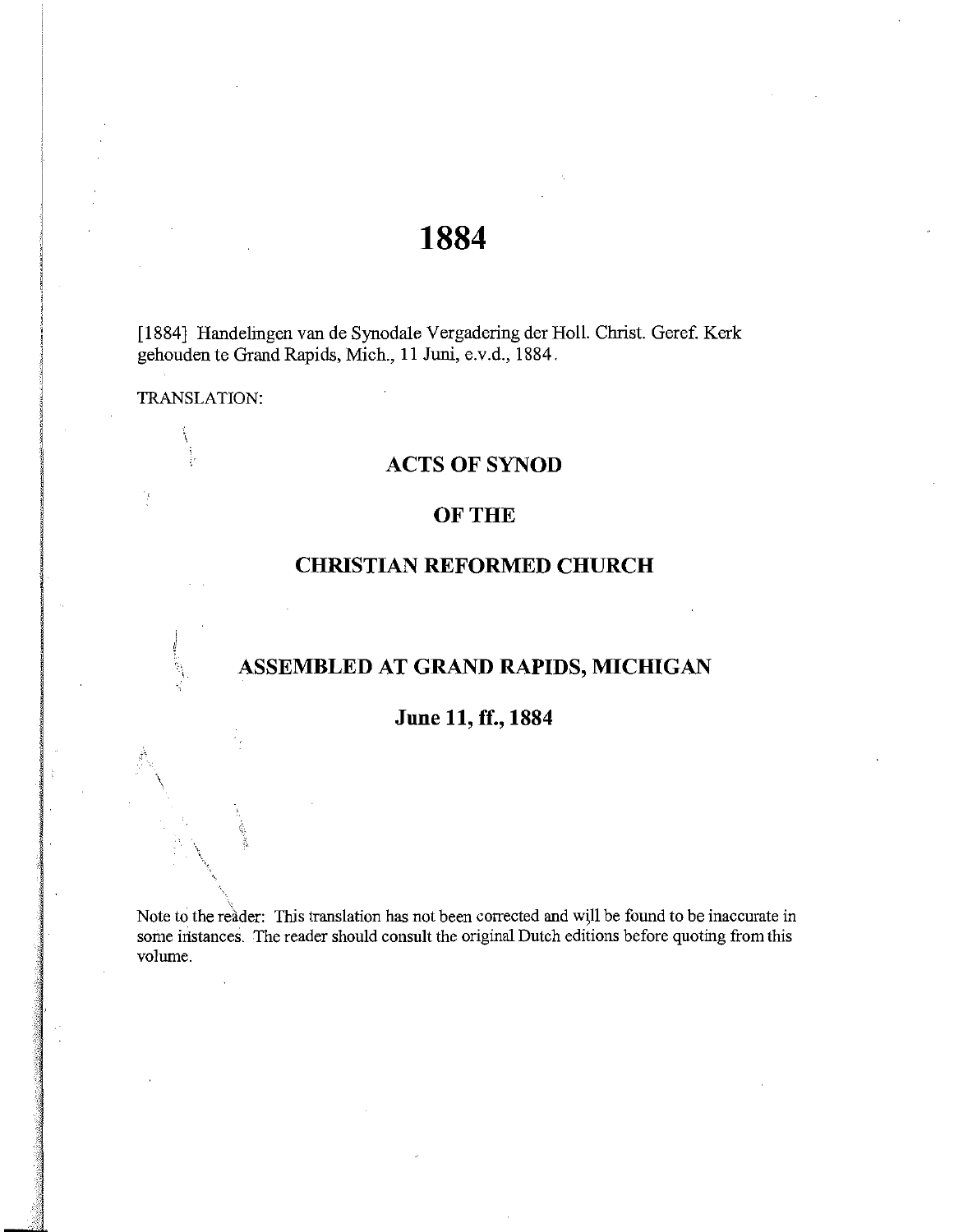I I Opening of Synod Art. 1. Chossing Officers and Clerk  $\begin{array}{ccc} & \cdots & \cdots & 2 \\ \text{The new President} & & \end{array}$ The new President  $\begin{array}{ccc} 7 & 3 \ \text{Public} & \text{3} & \text{4} \ \text{Comm.} & \text{revierving Min.} & 1882 & 11 & 5 \ \text{Emertiation of Rev. Baron} & \text{if} & 6 \end{array}$ Comm. reviewing Min. 1882 " 5" Emeritation of Rev. Baron  $\frac{m}{2}$ <br>The Emeritus Fund (1997) The Emeritus Fund Regulations conc. acceptance of other Congregations " 11 The acceptance of Congregations " 14 Request for organizing a Cong.  $" 15$ Increasing number of Curators " 16 Incorporating Congregations "17 German Congregations  $\frac{18}{18}$ Choosing an Asst. Professor  $N = 21$ Auditing Committee n 22 Church Treasurer " 25 Tuition for'.Students from ':.B.P. Fund Rental for College Room Comptroller "Wachters" to the Netherlands Schedule for Theo. School Bible distribution Responsibilities of Treasurers Treasurer for the Dollar Fund Foreign Missions Unions Sunday School Tracts Synodical Representation Tr. Ref. Prot. Dutch Church Calling Ministers in distant Churches Clymer, N.Y. Membership papers from the " " " " " " " " " " " " " Van dyke Congregation " Synod in\relation to Examinations Preaching in G.R. during Synodical Sessions  $\mathbb N$ Classis prior to Synodical Sess." Yearbook of the Church "<br>Comme on Home "is criens" " Comm. on Home \issions Report of Synodical Comm. Report of Del. to Synod Neth. Acceptance 'of the Report Excerpts from the Mniutes and the 26 27 28 29 30 33 34 35 36 37 37 38 40 39 40 42 43 44 45 46 47 48 49 51 printing of above report in the "w" n 52 Circular on *Imigration* Home Missions in the West Home Missionary <sup>F</sup>astor Cong. at Ackley, Iowa " 54 "54  $^{\circ}$  " 55  $"56,58$ 

•

Preaching in Snglish n ~itorship <sup>n</sup>of the "Wachter" Communications from various Churches n Cancelling Church Membership Marital Problems Ministers of German Churches Questions at Confession Delegates to Classis Hackensack Holidays Subjects for second Professor General Regulations n " n " n<br>" n n n Closing discourse of the President" Words by the Rev. Smidt Adjournment of Synodical Sessions " 62 63 64 65 66 68 69- 70 71 72 73 74 75 76 Supplements I Report of the Synodical Comm. Page 28. 1  $\int$ ان lcg **NX**  $\mathcal{L}$ n and Trage 20.<br> **acceptance of Churches into the Chr. Ref. 6h.** II Articles pertaining to the Supplement III Report of the delegates to the Synod of the Chr. Ref. Church in the Netherlands Page 32 Page 43 Supplement IV A communication from Classis Hackensack Page 58

Synodical Expenditures **Art.** 

57

o  $\ddot{}$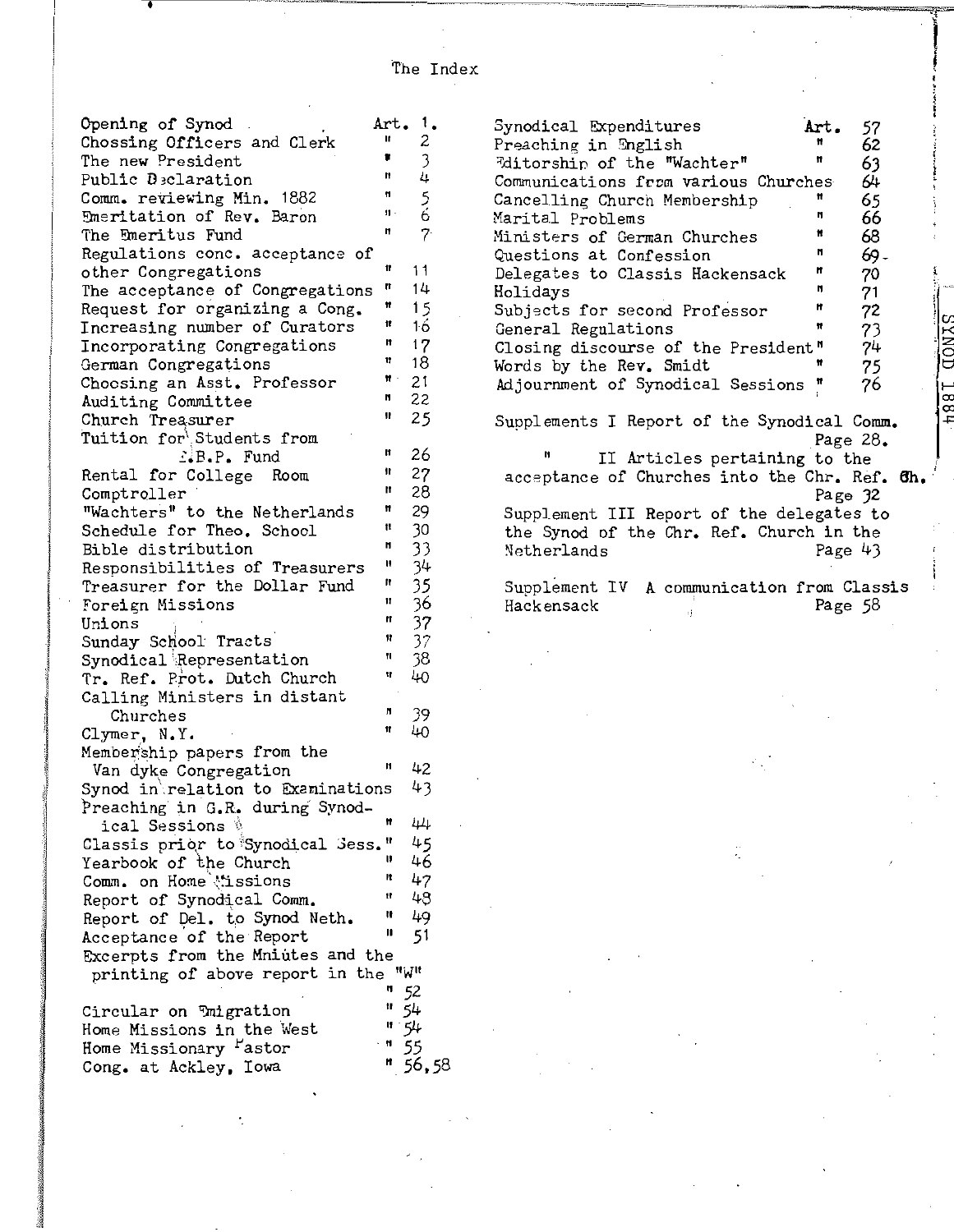The Acts of the Synod of the Holland Christian Reformed Church Held on the 11th of June, 1884, and the days following, In Grand Rapids, Michigan.

Page **1.** 

The President of the previous Session opens the Synod with a discourse, after the usual period of devotions, as follows:

Until June, 1885. that was the decision at the last Synod. In spite of this we are assembled a year previous to our regular Session. This reminds us of the well known, "My thoughts are not your thoughts! God's thoughts higher than our thoughts? No one doubts that. Man draws a line and prepares the task which He sets for him. Man considers the honor of his an draws a line and prepares the task which He sets for him. Man considers the honor of his<br>oly name, and the welfare of his Church. I repeat, His thoughts higher than ours! that is oly name, and the welfare of his Church. I repeat, His thoughts higher than ours! that i<br>ertainly the way it is, and to whom is it a matter of secrecy that we often hew to the certainly the way it is, and to whom 15 it a matter of secrecy that we often hew to the right or to the left of the line and find ourselved at our wit's end? Yet sometimes our thoughts seem to appear to be 1n line with the Lord's, but this very often only appears to be so. And one often sees that his thoughts and ours often cross, and yet at times seem to run concurrently, until they unite in an unpleasant conflivt. All these matters are,without a doubt, to His good purpose. Should we have a clearer vision, we would take thought of the line which the Lord draws, to discover what his will is on most circumstances. Less egoism and more trust would work wonders. The person "I" should recede into the background, goism and more trust would work wonders. The person "I" should recede into the background,<br>nd be replaced by the All wise and the All good. As a companion to belief and trust, love nd be replaced by :<br>alks at its side.

#### **Page 2.**

Love should be present in every sphere, first and foremost toward God, but also to the Church of the Lord, toward each other as members of one household, toward the Synod in which we shall carry on our work, and finally the love toward all mankind.

And if these things are known and felt by us, then we shall realize more clearly what And II these things are known and felt by us, then we shall realize more clearly what<br>od's thoughts for us are, and matters will be lined up for us correctly. A haughty heart od's thoughts for us are, and matters will be lined up for us correctly. A haughty heart<br>ven during the time of our Congregational labors, is missed by no one, since it leads us even during the time of our Congregational labors, is missed by no one, since it leads us<br>to the statement, needful for each one of us, that no one regard another less than he does<br>himself.

Weighty are the matters for our diccussion, especially those pertaining to our School and to our Home Mission work, for which reason we have called this Assembly. May God grant that our decisions have better results than those of the previous session. On the Sabbath prior to the Sessions, there was a prayer service for the needs of the Synod, and a thoughtfuor to the sessions, there was a prayer service for the heeds of the synod, and a thought.<br>In consideration of these needs. Will the Lord hear us? He has promised he would, and he ul consideration of these<br>s true to his promises.

is true to his promises.<br>May He so lead us by his grace, that we may discover his thoughts for us, and that our may he so lead us by his grace, that we may discover his thoughts for us, and that our ecisions be unanimous, so that we can be assured of the work which we have accomplished, not that we can see that his thoughts and ours

The Mandates are read and delegates are present from all the Classes. (Names of delegates are omitted as of minor importance here.)

Page 3. \

This page lists the delegates, as well as one half of the previous page.

**Page 4.** 

Art. 2. After noting from the Mandates that the most distant Churches have sent only one delegate, the Synod requests the reason for this. delegate, the Synod requests the reason for this.<br>he reply is that due to finances and the large amount of work on the farms at this time

The reply is that due to finances and the  $1$ <br>f the year, it was possible to send no more.

Art. 3. The officers for this Session:

Pres. L.J.Hulst V. P. L., Rietdijk Clerk, G. Hemkes Asst. Cl. J. Noordewier.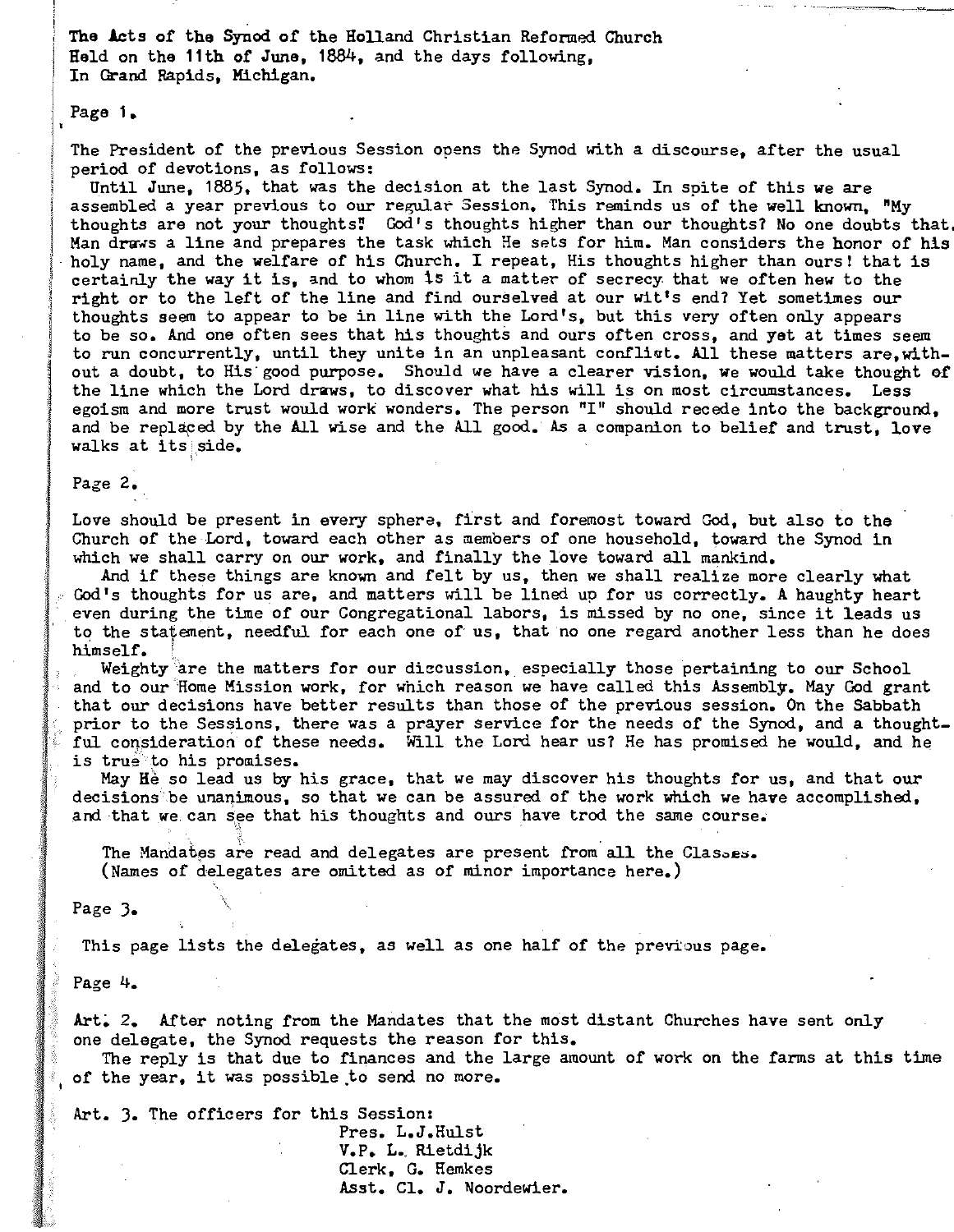**Art. 4.** The retiring President extends the blessing *or* the Lord to his successor, and wishes him success in the conduct *or* the Sessions. He, in turn, thanks the re\_ tiring President, and with a few words to the delegates and a prayer, he begins his task.

Art. 5. The President reads the Formula of subscription..and requests an answer from the delegates. Standing the delegates answer in a body, in the affirmative.

Art. 6. Sessions run from 8:00 -  $11:45$  A.M. 2:00-5:00 P.M. There will be a firteen minute break during each Session.

Page 5.

HDII

Î٦.

 $\mathbb{R}$ 

HULD FAS

Art. 7. As much as possible the Synod asks the delegates from each Classis to sit together, if this can.be done.

Art. 8. The Revs. Schut and Vos'are asked to recheck the Minutes of the previous Session, to see ir any *or* the Articles need more discussion.

Art. 9. Devotions

Art. 10. tt is announced that a Committee rrom the Reformed Church, which is also holding its Synodical Sessions in Grand Rapids at this time, is present and wishes to address our Synod. This request is granted, and the Rev. H. Dosker introduces them. The Rev. I.S.Hartley reads the following in the name of their Synod:

The General Synod of the Raformed Church in America

Grand Rapids, June 11, 1884.

 $1 - 1$ 

Whereas, there is at present a Synod of the Christian Reformed Church conveved in this city:

Resolved, That this General Synod of the Christian Reformed Church in America appoint a delegation of three ministers and three elders to....

 $\S.$ Page 6.  $\frac{1}{2}$ 

express our kind and fraternal feeling toward them, and hope that the Divine Spirit may bring all these into unionwho hold the common faith, and the principles or the Reformed Church.

Resolved that the Committee consist of the Revs. Hartley, Bishop, Dosker, and the Elders, Crosby and Pyl.

Signed, Paul Van Cleef, Stated Clerk.

The Reformed brothers each address the Synod in a few well chosen and gracious words, and they are answered by the President and the Rev. Boer, after which all join in singing  $Ps \cdot 134:3$ .

Art. 11. It is moved that the Officers of the Synod, accompained by the Rev. Prof. Boer, be sent to the Reformed Synod, to return the Greetings of our Synod with the following resolution,

The Synod of the Holland Christian Reformed Church in America.

Grand Rapids, Mich. June 11, 1884.

Extract from the Minutes of the Synod.

Whereas, The Synod of the Reformed Church has kindly sent to us a delegation to show their feeling toward us;

Resolved, that the Synod *or* the Holland Christian Reformed Church in America,in turn appoint a delegation to express the wish, that the Almighty Cod for the sake of Christ grant a blessing to you in your Assembly, and with a prayer to him above, that all, having the same faith and based on the same fundamental principles, become one

ftsstll:ved that this Committee consist *or* the revs. Hulst, Rietdijk, Noordewier, Boer, and Hemkes. Signed G. Hemkes, Clerk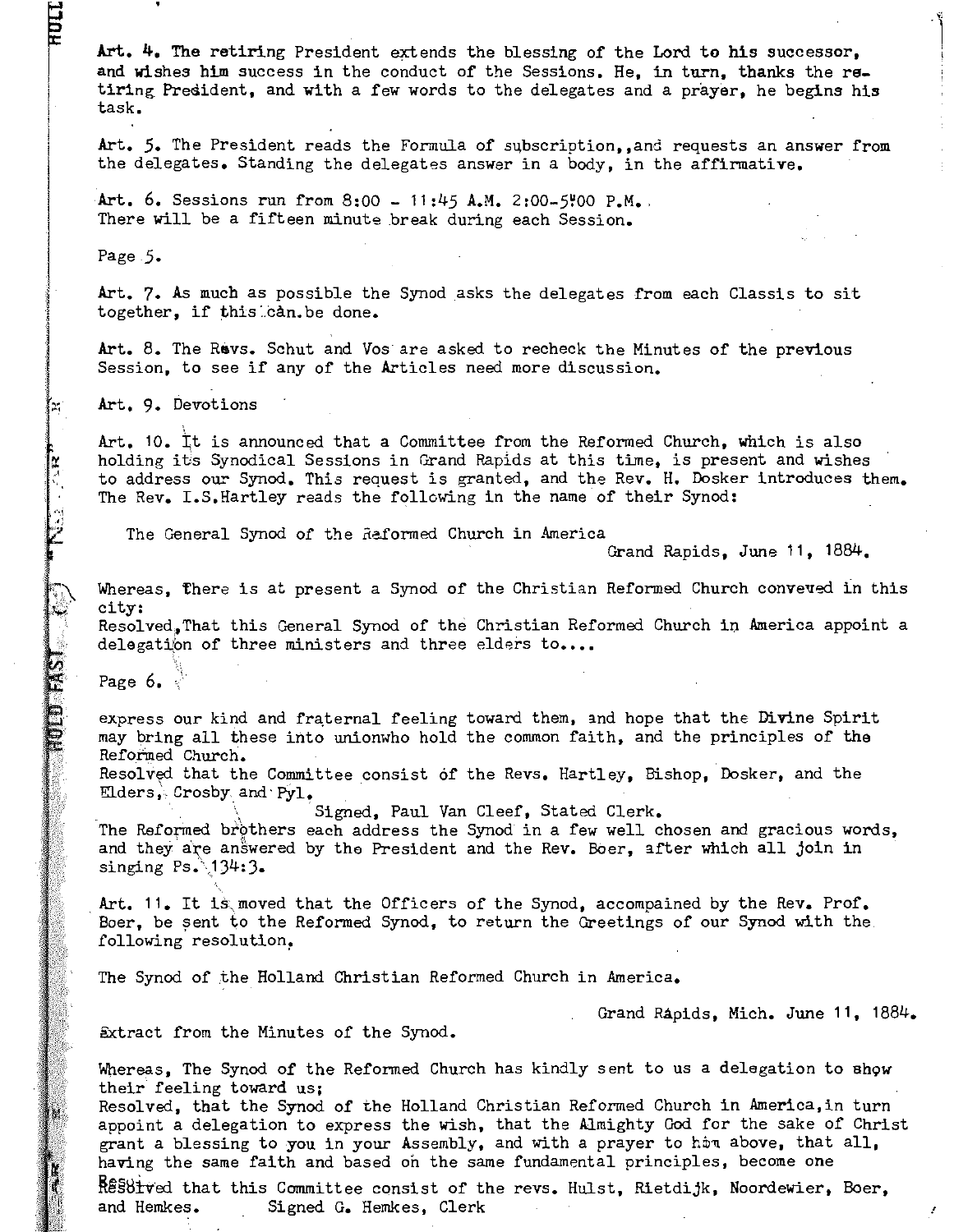Art. 12. The Committee on unfinished business reports and points to Art. 18, 1883 concerning the Rev. Smidt and the German Churches.

Page 7.

and permission for him to continue in that work. In connection with this point 3. of the Agenda is discussed, relating to this matter, and with this a request from Vogel Center. The Synod express itself on the use of German Hymns in the Church services, and see that this practice is not abused. The  $R\tilde{v}$ . Smidt considers that more freedom has been given him than is stated in Art. 18. That Article mentions tentative arrangements, and he considers it to mean more than that. He has permitted no German hymns to be sung at all in his Church, although he has told the German people who have joined the Church that they might retain their Hymns. The Synod had mentioned the German Hymns in connection with this, since the Rev. Smidt was working outside the Congregation, but the Rev. wished to have this applied to the Congregation of Ridott, since many of the members had migrated :to Nebraska, Dakota, and to Steamboat Rock, for financial reasons, and the influx of Germ- 'ans, who knew little of the language, resulted in the fact that the population of the Church is now nearly all Germans. Thus German is used for the morning Service, and Dutch for the jervices in the afternoon, agreeing with him that one cannot make Germans out of the Dutch, and especially not in Music. Nevertheless some fear that what we gain in Church expansion among the German people, by permitting German Hymns, we would lose within; since some, nodoubt, would say, "If the Synod gives the Germans freedom in the use of Church Music, then we may also sing some of the Hymns.

Since letters have also been received from Ridott concerning this matter, a Committee is aopointed to investigate, and to report at the next Session. (See Art. 14)

,Page 8.

iArt. 13. For this,see the Supplement •

• Art. 14. The Committee on Ridott reports(See Art. 12, above) The letters contain protests against preaching in German. The reading of these letters should not influence anyone in his voting. The following was decided: The Synod having heard the motion of Vogel Center concerning the singing of Hymns, makes no new rule concerning this, with an eye to a delicate situation, so that Art. 18 stands and synod proceeds to other matters.

Art. 15. Since it is time for the Committee to visit the Synod of the Reformed Church, the Rev. Noordewier ends this Session with a word of prayer.

The Afternoon Session. June 12.

Art. 16. A Rule of Order is now put into effect, after having been passed by the Synod.

"No one, unless the matter regards his person, and unless extraordinary circumstances gause the Synod to extend the time, shall hold the floor more than twice, nor speak longer than 5-10 minutes on any one topic.

Page 9.

Art. 45, 1883, 'is recalled, concerning the time of Classical Sessions in connectton with those of the Synod, in which it was asked if the Classical Sessions could not be held during the first of May in a Synodical year, so that all matters for Synodical discusaion can be listed in the Agenda. The Synod of 1883 considered this very suitable. 5, of the Agenda from Classis Grand Rapids, has reference to this, viz. that important matters to be discussed at the Sessions be clearly stated". And also this\*"If the ine is spent in the discussion of less important matters, then the Synod will not have the  $t$  to carry out the above rule. The following is decided upon: Whenever a Classis neglect.  $\bar{f}$ ending general Church matters to the Agenda for discussion in time for the printing, the ynod may refuse the consideration of such a matter.

18. Article 53 (1883) states that the officers of the Synod shall prepare a paper on  $\mathfrak A$  migration, for publication in the Netherlands papers. This has been carried out.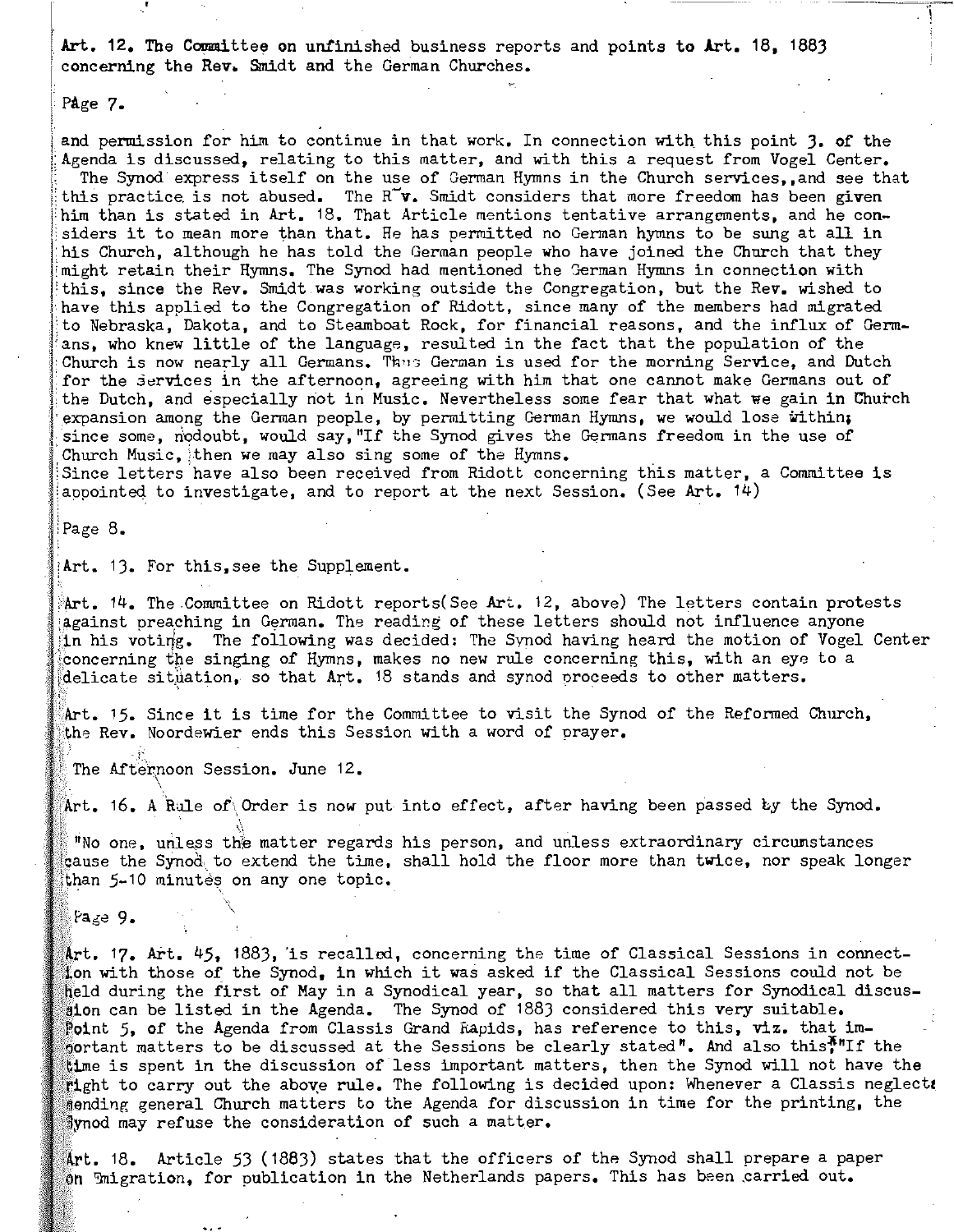Art. 19. Article  $54$ , (1883) a discussion on Home Missions: Point 6 of the Agenda is taken up in connection with this: Classis Grand Rapids requests that the Synod take the matt of Home Missions very seriously. Douglas, Dakota, has taken advantage of of the offer of a recent Synod. The congregation has received the sum of \$400.00 interest free four year:<br>The cent Synod. The congregation has received the sum of \$400.00 interest free four from year: from the purpose of building a parsonsge. This ass now been completed. It also is the completed of the completed  $\frac{1}{2}$  is the completed. It also is the or the purpose of building a.parsonsge. This has now been completed. It also is the<br>ecipient of a sum amounting to \$200.00 until June 1885 in the support of a Minister. The cinient of a sum amounting to \$200.00 until June 1885 in the support of a Minister. The<br>ongregation is now growing. As to Costfriesland, Nebr. the Synod is informed that there is Congregation is now growing. As to Costfriesland, Nebr. the Synod is informed that there is<br>little opportunity for growth thereand that the Congregation has grown weaker....

#### Page 10

but there is a request for \$200.00 annually for the support of a Minister whom they wish ut there is a request for \$200.00 annually for the support of a Minister whom they wish<br>O call, and who could also serve the Rotterdam Church, since that Congregation is unable to o call, and who could also serve the Rotterdam Church, since that Congregation is unable t<br>all a Minister at this time. The motion is now made to offer Botterdam the \$200.00 which call a Minister at this time. The motion is now made to offer Rotterdam the \$200.00 which Oostfriesland has requested, as this would permit Rotterdam to call a Minister, who then<br>could visit Oostfriesland under the direction of the Missionary Committee. It is decided ouid visit costiriesiand under the direction of the Missionary Committee. It is decided<br>O give the \$200.00 to Rottrrdam until the next Session of Symod. Richland also makes a reo give the \$200.00 to hottrraam until the next Session of Synod. Richland also makes a rea.<br>Nest for financial support in the construction of a Church building, as well as New Era. quest for financial support in the construction of a Church builcing, as well as New Era.<br>These requests will be considered later.

Art. 20. The Congregation at Rochester, N.Y. supported by Classis Hudson, asks for financial assistance, and the congregation at Rochester, N.I. supported by Classis Hudson, asks for financial expenses the minister then ssistance, amounting to \$100.00-150.00 per year, for ministerial expense; the minister the Same Clymer and other Factorn churches along-dibited Rev. De Vries. might supoly Clymer and other Eastern churches along with the Rev. De Vries. It is also brought to the attention of Synod that there are numerous Churches, both in Michigan and Illinois which can be served by the Rev. Coeling and other Ministers if the Synod could assist that Congregation financially to some extent.

)xt. 21. The Assembly feels that in order to regulate the work of Home Missions, there shoul, rt. 21. The Assembly feels that in order to regulate the work of Home Missions, there :<br>a a Committee for this, and as a result a motion is passed that each Classis choose a be a Committee for this, and as a result a motion is passed that each Classis choose a<br>Committee of three, in the interest of Home Mission Work; also that one member of each Classical Committee be chosen as a member of a general Mission Committee, for the purpose of regulating the work of Home Missions, and to pay the workers from the general treasury I regulating the work of home missions, and to pay the workers from the general treasury.<br>Ollected and provided by the Mission Committee. The President of the Home Mission Committee ollected and provided by the Mission Committee. The President of the Home Mission Committ<br>ill function until the new Committees are chosen. The Classes present appoint tentative will function until the new Committees are chosen. The Classes present appoint tentative<br>Committee members to support the Home Mission Committee from now on. The new Mission Comm. will bring out the reports concerning the requests from Rochester, Richland, New Era, etc. (See Art. 27 below)

Page  $11$ .

 $\mathbf{r}$  .  $\mathbf{r}$ rt. 22. Point 2 of the Agenda is brought up for discussion at the request of Vogel Cente<br>he Synod review\Art. 60, 1883, concerning the matter of the Ackley Congregation. It is he Synod review Art. 60, 1883, concerning the matter of the Ackley Congregation. It is<br>ecided to review the whole matter, and a Committee of 6 delegates is chosen, with three decided to review the whole matter, and a General Congregation of Ackley.

 $\frac{1}{2}$  art.  $\frac{1}{64}$  b.(1883) is brought up for review, concerning a communication from Alto, With rt. Z3. Art. 64 D.(1883) is brought up for review, concerning a communication from Alto,<br>ith a request that the Churches take offerings for a Church building. Classis Illinois with a request that the Churches take offerings for a Church building. Classis Illinois<br>supported this request at the 1883 Synod. The Revs. Douwstra and Noordewier were to fill upported this request at the 1863 Synod. The Revs. Douwstra and Noordewier were to fill<br>lassical supplies there and to investigate conditions, and then report to the Rev. G. Broer iassical supplies there and to investigate conditions, and then report to the kev, u, br<br>O that a general collection might be taken. But because of the prosperous condition of so that a general collection might be taken. But because of the prosperous condition of affairs at Alto, this offering was omitted.

Art. 24. The Consistory of Drenthe requests that Synod end the irregular celebration of the rt. 24. The Consistory of Drenthe requests that Synod end the irregular celebration of the<br>Olidays, and thus keep the peace and good order in the Church by formulations a general rule Olidays, and thus keep the peace and good order in the Church by formulating a general rule.<br>he President reads Article 20 of the Church Order of Dordt, concerning holidays in general. The President reads Article 20 of the Church Order of Dordt, concerning holidays in general.<br>This discussion is postponed, until a later session.

Intermission.

Page 12. The Session of Friday Morming.

Art. 25. The Minutes of the previous Session are read and accepted.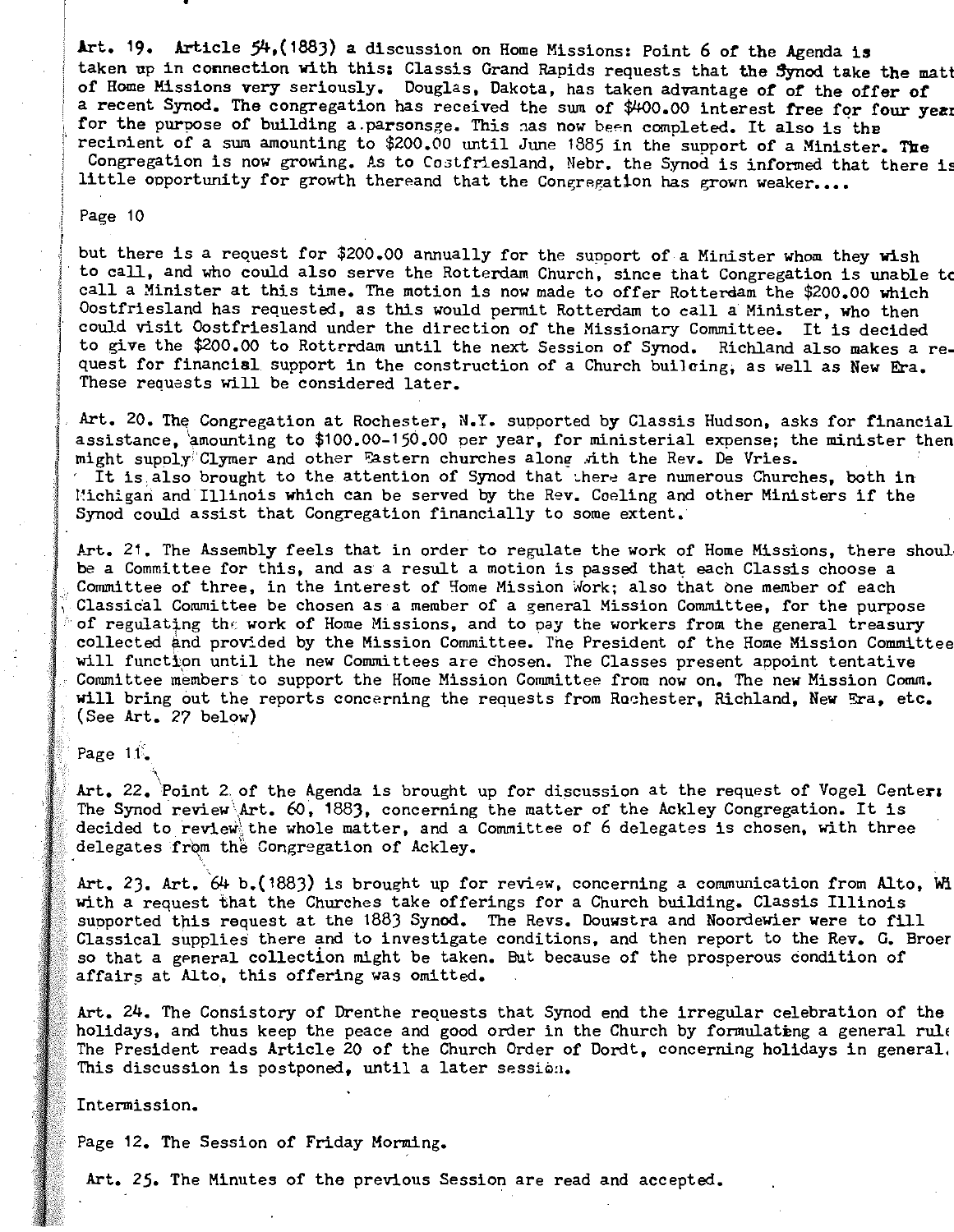Art. 26. The Synod returns to a further discussion of Art. 20 ef the previous Session And an additional statement is added: that the delegates from each Classis choose three persons as a Classical Mission Committee, and each Classis will designate one of these as the Member of a general Mission Committee, who at the same time will function as the Chairman of the Classical Mission Committee. Then the General Mission Committee will carry on the  $k$  of the present existing Committee, and meeting during the Synodical Sessions, at which time the existing committee on Missions will be dissolved.

Art. 27. The Committee which had been chosen to investigate the requests of the various Churches for financial support, reports as follows:

Lafayette, Indiana, The committee sanctions the request of this Church, supported by Classis Illinois, and decided to give the Church \$100.00 from the Home Mission treasury, with the understanding that it be repaid if possible.

Richland:a/This Church is to receive \$200.00 toward the construction of a Church building for a period of five years, and without interest.

b/ As to preaching services, Classis Grand Rapids will give this their special attention.

Rotterram, Kansas. Since the request for \$200.00 which was made by Oostfriesland has been transferred to the Church at Rotterdam, and since both the Rev. Stadt and Classis Iowa wish that the Rev. Smidt work at Rotterdam, the Committee wishes that the Rev. Stadt be transferred to Rotterdam as a Minister, with Mission responsibility toward Oostfriesland. and with the financial support of both places.

New Sra: Since some Congregations have already collected for this Church, the Committee hope: that other Churches will follow suit, and should the Church need further help, she will be referred to the Mission Committee and to Classis Grand Raoids.

Charles Mix: This Congregation is badly in need of a Minister, and the Committee would gladly wish that \$400.00 be made available to the Church for this purpose. The Committee suggests that this amount be taken from the Foreign Mission Fund.

Rochester: The Committee would very much desire to present this Church with the \$100.00 it requests.

Art. 28. The discussion concerning the celebration of two feastdays: A ruling is read which was made ih 18)6 by the Church of the Netherlands in regard to the holidays in general. "Since the ,'Bible strongly warns the believers to abide in the freedom with which Christ has made them free, and that they also have regard for the holy ordinances; so shall one' be on guard in the Church of Christ for the consistent attempt in keeping his Day holy.: as well as obligating the people to celebrate the feast days, which the Lord has not ordained in his *Word*.

The Sabbath was sanctified by the Lord, and we cannot add any other holy days to the same by human ordinances.

Six days have been given for labor. On any of these days we can assemble for being strengthened in the faith, and the consciences of the people cannot be bound down to the celebration of definite annual feast days which reoccur regularly." With this the Synod permits the matter to rest.

Art. 29. The Assembly returns to the discussion of the conditions at,and the needs of New Er namely the request of \$200.00 and earlier the same amount. After the Assembly had been info: ed of the circumstances, it decided to loan New Era  $#150.00$  without interest, and that this amount was to be taken from the Dollar Fund, and then return this amount by offerings from the several Congregations, through the Home Mission Committee.

 $a_5e$  14.

Art. 30. Art. 70 is discussed concerning the delegation to the  $T$ .R.P.D. Church, at Hackensac and the question is asked if the last visit to the Church has been carried out. The answer i the affirmative, and by the Revs. S. v.d.Vries and Elder Beeuwkes.

 $31.$  In connection with Art. 46. of the previous Synod, the present Synod states that another Yearbook is desirable.

Art. 32. Article 45 is discussed concerning the acceptance of the Rev. Fles by Classis Holland, concerning this, an article is presented by Classis Illinois, which will be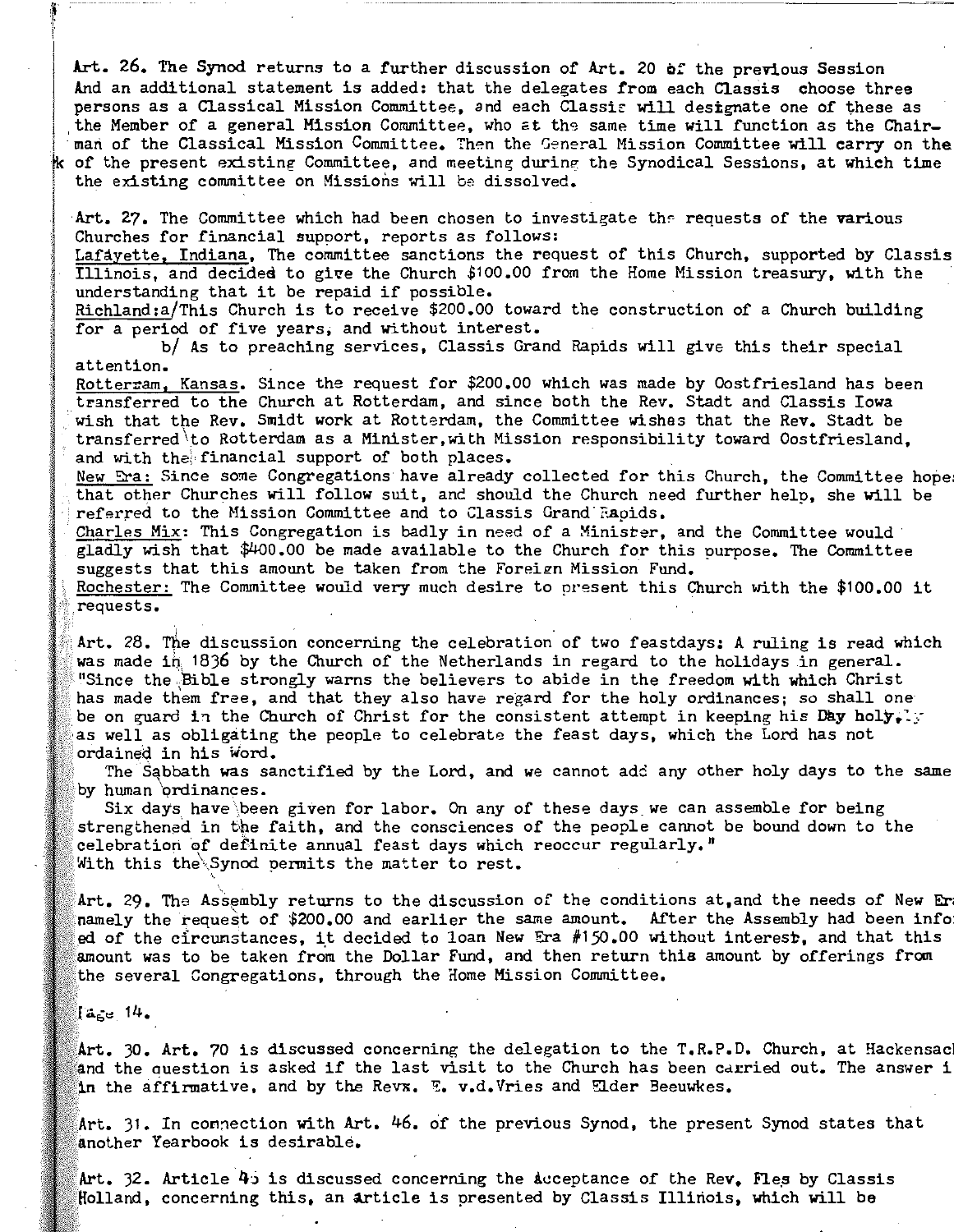discussed by a Committee, so that the Committee can report at the afternoon session. The Committee: The Revs. T. v.d. Bosch, J. Noordewier, *Eluers: S.S.Postma, A. Van Bree.* 

Art. 33. The question is asked who shall preach the pre-Synodical Sermon. It is to be done by the President of the previous Synod, who will also offer prayer for the coming Sessions.

It is also decided that the separate Congregations will have a session of prayer. and all these matters will be published in the "wachter" at the proper time.

Art. 34. Point 2 of the Classis Grand Rapids reads: Students may be accepted for enrollment only at the beginning of a course of study. The Synod sanctions this, altho there **are exceotions.** 

Art. 35. Classis Hudson voices a request that the Seminary students be reminded by the Synod to accept preaching engagements in the East, also.......

PAge  $15$ .

Professor Boer states that there is a Praetor Among the Students, and that requests be made thru him, and Synod adds that he should have regards for the needs of the East also. It is also stated that a period of four weeks must elapse after a student's final examinations before he may receive  $a$  call.

Intermission and the Afternoon Session.

Art. 36. The Minutes are read and accepted.

Art. 37. That the Professors may preach only once a month, brings up the question if this applies to preaching in Grand Rapids Churches? The answer is "No".

Art.  $38$ . The Committee named in Article  $3<sup>1</sup>$  reports that in regard to the matter concerning the Rev. Fles and Classis Holland, a protest entered by Classis Illinois has been read, as well as one by the Rev. E.L.Meinders and the Consistory of So. Holland. Both have been carefully read and considered, and since the Committee has been asked to report on this, it now does so as follows: The Committee would gladly have seen that one point mentioned in his Question Book and published in the "WAchter"had been retracted. Now however, it would be pleased if Synod abided by the decision of Classis Holland.

*The* Revs. T. v.d. Bosch, J. Noordewier. The question is asked if Synod can rest in the decision of Classis Holland. The Synod advises, to give Classis Illinois satisfaction that the protest of Classis Illinois be read in the Assembly, which is done.

Page 16.

After this Classis Hmlland states that the Rev. Fles,at the Classis of Holland, has  $\cdot$ stated that he is in hearty accord with the Articmes of Confession of the Old Reformed Church, the thirty seven articles, the Heidelburg Catechism and the five Articles against the Remdnstrants--stated this in his own writings-- and rejected that which was in conflict with this. This explanation is acceptable to the Synod, and it lets the matter rest, as in accord With Classis Holland.

The South Holland Consistory, however, continues its protest.

Art. 39. Mr. W. Benjaminse from Holland was present With the financial records on the advertising in the "WAchter".Ths audit found the books in a satisfactory condition.

Art.  $40.$  South Holland protests against the Synodical decision in the matter concerning the Rev. Fles, unless the matter is explained further in the "Wichter" This is received as information.

Art. 41. The Consistory of South Holland also protests against the use of a book of the Rev Smidt in regard to the singing of Hymns. The REv. Smidt states that he had presented one to the Rev. Meinders in all good faith. This brother had made remarks about it, and then complained to Classis Iowa about the Rev. Smidt.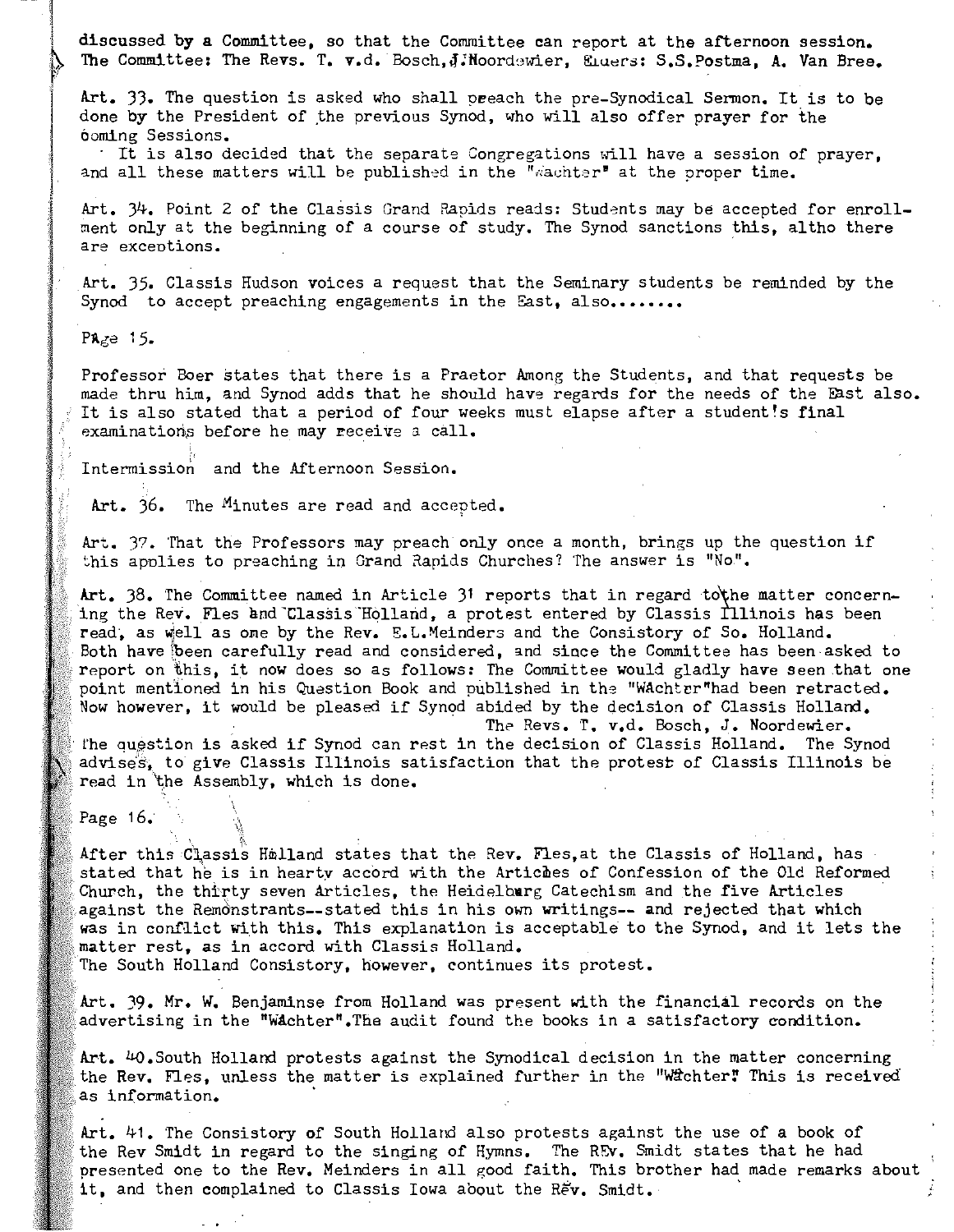The Revs. Bode, Kuiper, and Douwstra are appointed to report on this at a later session.

Art. 42. Point 1 of the Agenda: The Synod make no change in the location of the Theological School. Point "c" of Classis Holland is discussed along with this. Holland and Niekerk propose the transfer of the Theological School to Holland for financial reasons.

Page 17.

After a long discussion, the matter is put to a vote with a result of 40 in favor of the Schools remaining in Grand Rapids, and  $24$  votes in opposition to it.

Art. 4). Since the various Classes have chosen their Mission Committees during an intermission in the sessions, the members of the General Mission Committee are announced. The Rev. Duiker, Pres. G. Broene, Clerk, Rietdijk, Creasurer, T, v.d. Bosch, E. v.d. Vries.

Art. 44. Monday's Sessions will begin at 9:00 A.M. Devotions and adjournment.

Art. 45. A communication is received from the Congregation of Beaverdam, asking a review on the matter on which the Synod made a former decision, regarding Mr. E. and his wife. A committee is named to review this: Revs. Kuiper, Douwstra, H. v.d. Werp, Counsellor. They will report at a later Session.

Art. 46. The Committee on the matter concerning the book of the Rev. Smidt states that it has read the book and reports as follows:

Honorable Brothers: Your Committee, meeting on Friday evening, and after a prayer asking for light and guidance; has read the protest by South Holland in regard to the book of the Rev. Smidt, and considered both the book and the protest carefully. ~Ach article was carefully discussed and explained, so that in conclusion your Committee found it best to accept the decision of Classis Iowa, and reads as follows:

Page 18.

 $\setminus$ 

that the Classis considers the reasons of the Consistory of South Holland, explained and elucidated by the Rev. Smidt, as not to be in conflict with God's word, ans as for the frest. that the Classis leave the matter to the responsibility of the writer.  $\mathbb R$  is the opinion of the Committee and it hopes that the Synod will agree, and that consider any further discussion useless and a waste of time.

H. Bode, Pres. H.Douwstra, Clekk. The question now is: Will the Synod accept this report. It does. The Rev. Meinders now  $r$  requests that the book be read, but the Assembly considers the report satisfactory. The Rev. Meinders and Brother Van der Aa, however continue their protest.

 $\#$ rt. 47. A communication is received from the Rev Coelingh and read to the Assembly. He requests his emeritation, with permission to preach to congregations which are vacant. He asks for the usual amount of emeritation stating that the remuneration for any preaching services will be put into the Emeritus fund (with the exception of his travelling  $_{\rm 3xpenses}$  )

The Revs. Kuiper and Duiker, and Elder Gelock are a Committee on this.

Art. 48. The report of the Synodical Committee is in order. See Supplement I.

 $\Delta$ rt. 49. Point 4 of the Agenda is in order, from Classis Grand Rapids: The Synod take note give its attention to the marked inceease in the use of English by the youth of the Church, and state how to deal with this. After a rather heated discussion, the Assembly decides to vote on a previously made motion. This is voted upon and reads as follows: The Synod recognize that the trend toward the use of  $English$  by the youth of our Church, and the danger of being esrtanged by the use of it from the Church, is worthy of a serious **consideration but.....** 

. it is most difficult at this time to make a  $r$ uling on this. The matter is referred to the Mission Committee, and Synod proceeds with the order of the day.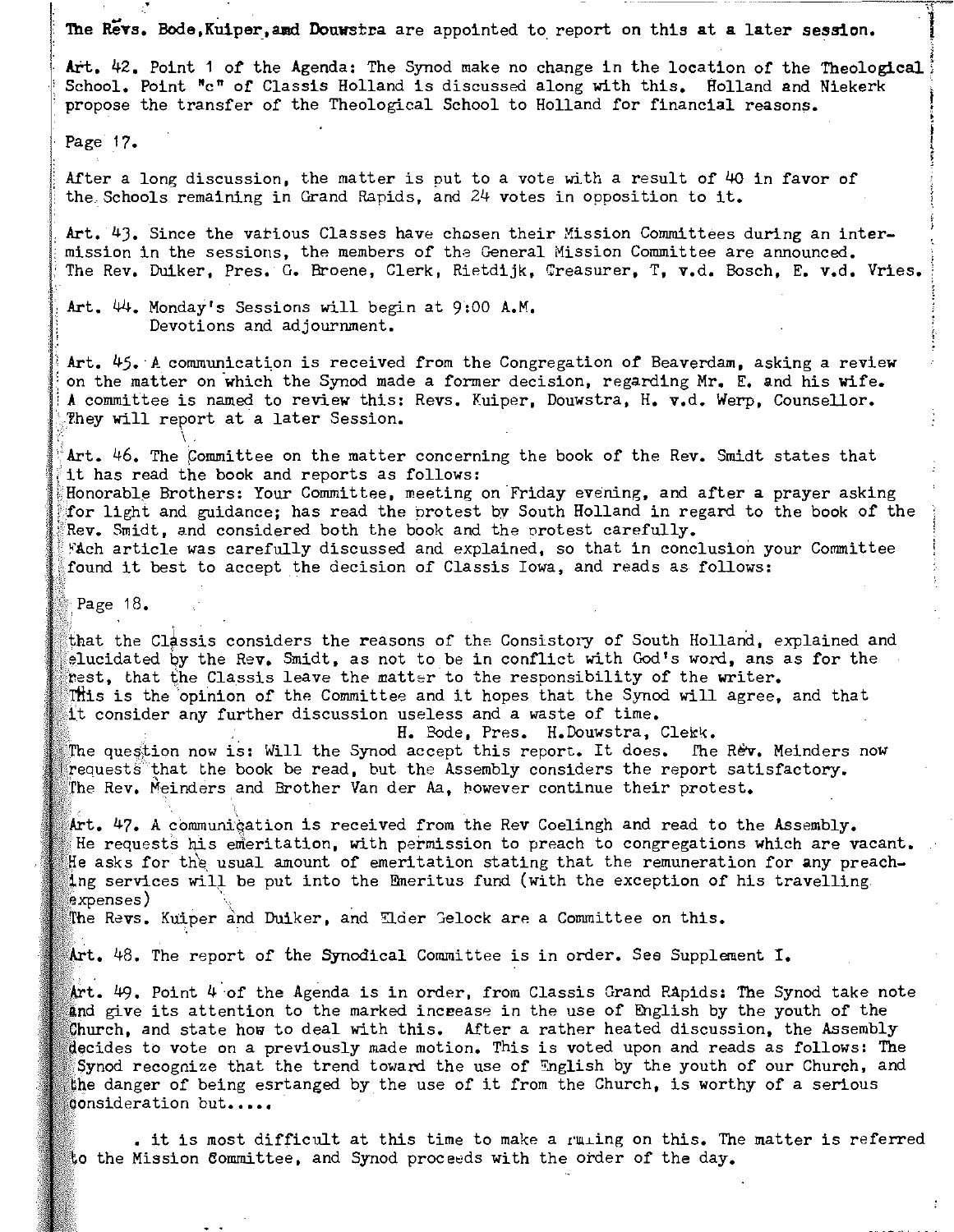### Page 19.

.<br>Int. 50. Point 3 of the Agenda. Classis Grand RApids. The Synod will give its judgment on th following question. Does an elder have a deciding vote at a Classical Examination? Forty two delegates affirm this; fourteen oppose it.

Art. 51. Point 4, Classis Hudson: The Synod reduce the quota for the Theological School for Classis Hudson has been assessed too highly. Point "f" is taken up at this time referring to Special Congregations, Graafschap and Niekerk, who ask for a re-examination of the quotas for the Theological School, and as a committee, Gelock, Heyboer, and the Rev. Moordewier will report on this.

#### Intermission

Art. 52. Point "a", Classis Holland: that the decision made earlier concerning the return of funds for transportation costs from ministers of foreign countries, who at a definite time  $\bm{\dot{x}}$ leave their Congregations, after a short stay; be taken up in the general regulations of the Church, and should this ruling not be available now, then the Synod formulate a new riling concerning this. This is under discussion and the motion is accepted that the following will be the rule. The transportation expenses of a Minister to our Church from a church in a foreign country, will be paid with this understanding, that the transportation charges will be repaid if said Minister leaves his charge before the lapse of a reasonable length of time If the Minister should remain for only one year in a charge, three fourths of the transportit the Minister should remain for only one year in a charge, three fourths of the transport-<br>tion expense will be paid to the Congregation which he is leaving, one half will be repaid ition expense will be paid to the Congregation which he is leaving, one half will be repaid<br>If he remains for only two vears, one fourth if he remains for three years, and at the end if he remains for only two years, one fourth if he remains for three years, and at the end<br>of the fourth year the amount is cancelled. This information will from now on be included in any "Letter of Call".

Page 20.

Art. 53. Point 7 of the Agenda: Classis Holland also wishes to call to the attention of the Synod the need of calling a second Professor for the Theological School. The question is ask what names there are on a former list. There are four names on the list: the Revs. Bos. Door Van Hoogen, Vander Sluis. Since the Rev. Hemkes has also been considered, he absents himself The motion is made and passed not to consider the names of the four ministers, mentioned above. Professor Boer proposes the Rev. Hemkes as a desirable prospect. He bases this on tl pleasant co-operation and good order in his work, and also in his manner of instruction. The students also desire the Rev. and submit a petition to the Synod to this effect. A motion is made and passed that a trio be formed. Voting shows the following: The Rev. Hemkes, 64 votes; Cand. G. Vos, 42; Wielenga, 39.

Art.  $54$ . Point 3: The Consistory of the Vriesland Church asks the Synod if it would not be more appropriate and suitable if the Day of Prayer for plantings and harvest be held the ore appropriate and suitable if the Diy of Prayer for plantings and Harvest be held the<br>econd week in Aoril, since it was held earlier. The Spring season comes later here than in econd week in Aoril, since it was held earlier. The Spring season comes later here than in<br>he Netherlands. and now the Day of Prayer is held when it is still winter and the ground the Netherlands, and now the Day of Prayer is held when it is still winter and the ground<br>still covered with snow. Nevertheless Synod decide: to leave the date the same as springtime comes at different times in different areas.

Art. 55. The Synod discuss the request of Noordeloos, that the Synod reconsider a former dec rt. 55. The Synod discuss the request of Noordeloos, that the Synod reconsider a former de<br>sion, in the use of the bulpit by the Elders in reading services, and if this rule is not sion, in the use of the pulpit by the Eld<br>ow in effect that it then be reinstated.

Page 21.

Art. 56. A request from the Congregation of Vogel Center: The Synod decide that the "Wachter be no longer used for the publication of religious disputes; also concerning the matter of Apologetics,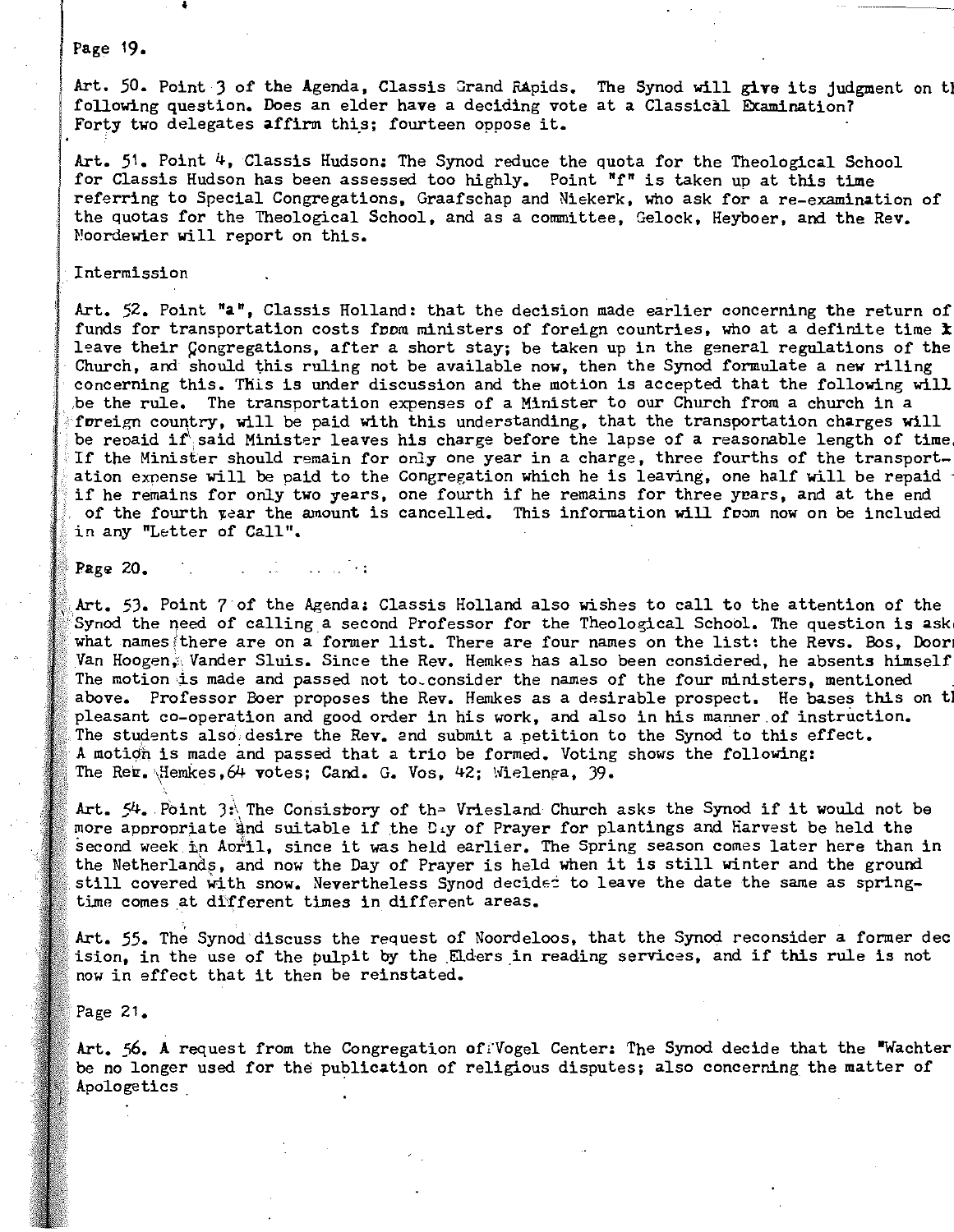by the Rev. Hulst in the "Wachter" the following is decided: The Synod appreciates the articles by the Rev. Hulst on Apologetics and printed in the "Wachter" and aske him to continue with these, with a wise choice of words in each case. ,

Concerning Vogel Center: The "Wachter" will refrain from publishing personal and religious articles, and to refuse to accept articles which have not been written to stress or advance the truth, but rather injure a person. Nevertheless, the "Wachter" will not refuse to accept 'an exchange of idead onfuture matters as long as they have a fraternal connotation.

Art. 57. Art. 67, 1883. The affair of N.N. in the Netherlands has been investigated. Proof has been received that there was a legal separation, also that the man lived in an unlawful way, and a more recent communication from the Metherlands, confirmed his guilt more than formerly. The Synod decides to leave matters as they now stand in the case of N.N.

An intermission.

.';

Art. 58. The reading of the report by the Committee on the matter of the Tpeological School is now in order. It is stated that the Committee worked with the various CtassicaB:Correspon ents in the preparation of the quotas for the School. The following motion is made and accepted: Since there has been very little objection against the quotas of the School

Page 22.

and that this matter can be discussed much better in the individual Classes than at the Synod; it refers this matter back to the Classes, with the understanding that the Churches contribute as the Classis decides. hoping to reach the desired goal in this 'manner. The quotas for the Classes and the Churches in each Classis read as follows: (Note: List of quotas omitted as of minor importance.)

 $ge$  23.

Art. 59. The Rev. Smidt wishes to have this statement appended to Article 14; this is to be added to Art. 14 concerning German Church Music:"yet Germans, recently arrived either in Congregations or as individual Church members, will be promised that in the future, as much as possible, German speaking Ministers will be provided, and in regard to Church Music, German spirit and tradition will be considered as much as possible!

There is a protest on this as follows: The undersigned protest the above, and especially the last clause which reads"and in regard to Church Music, etc." since what Synod promised here, it dared not give in Art. 12. and therefore it should remain by the decision of Art. 18,. of the Synod of 188). (Signed by 14 delegates)

Art. 60 The report on the affairs at Ackley, Iowa. The Committee met on last Friday evening with the Rev. J.C. Greenfield, Zwagerman and Schaap. Since all the brothers had letters with them from both groups of those protesting, and the Rev. Greenfield also one from the Consist these were read. Ine letters of the protestants were signed by eleven persons all heads of families. The Committee listened patiently to the Rev. Greenfield, Zwagerman, and Schaap, and when all had time and again said what they wished to say, the Committee advised that the following proposal be accepted:

Page 24.

that both sides desist in being so narrow minded, and also stop judging who is more or less in the right, to forget the past and to look ahead instead, and strive for the prize of the high calling of God which is above.

2nd. The term of the present Consistory expires at the end of the year, and then the Congreg tion can choose another Consistory,

3rd. The  $$600.00$  fot the sale of the parsonage and the land, and the  $$50.00$  for the sale of the Church. by the members who left, will be considered later.

4th. The members who had left the Congregation, may return to it and resume all the rights of members of the Church.

5th. All that has been either written or published about this matter will be entirely forgotten as not having occurred.

The Rgv. Greenfield accepts this report. The Synod does likewise and with a hearty wish for nothing but co-operation by everyone in this matter.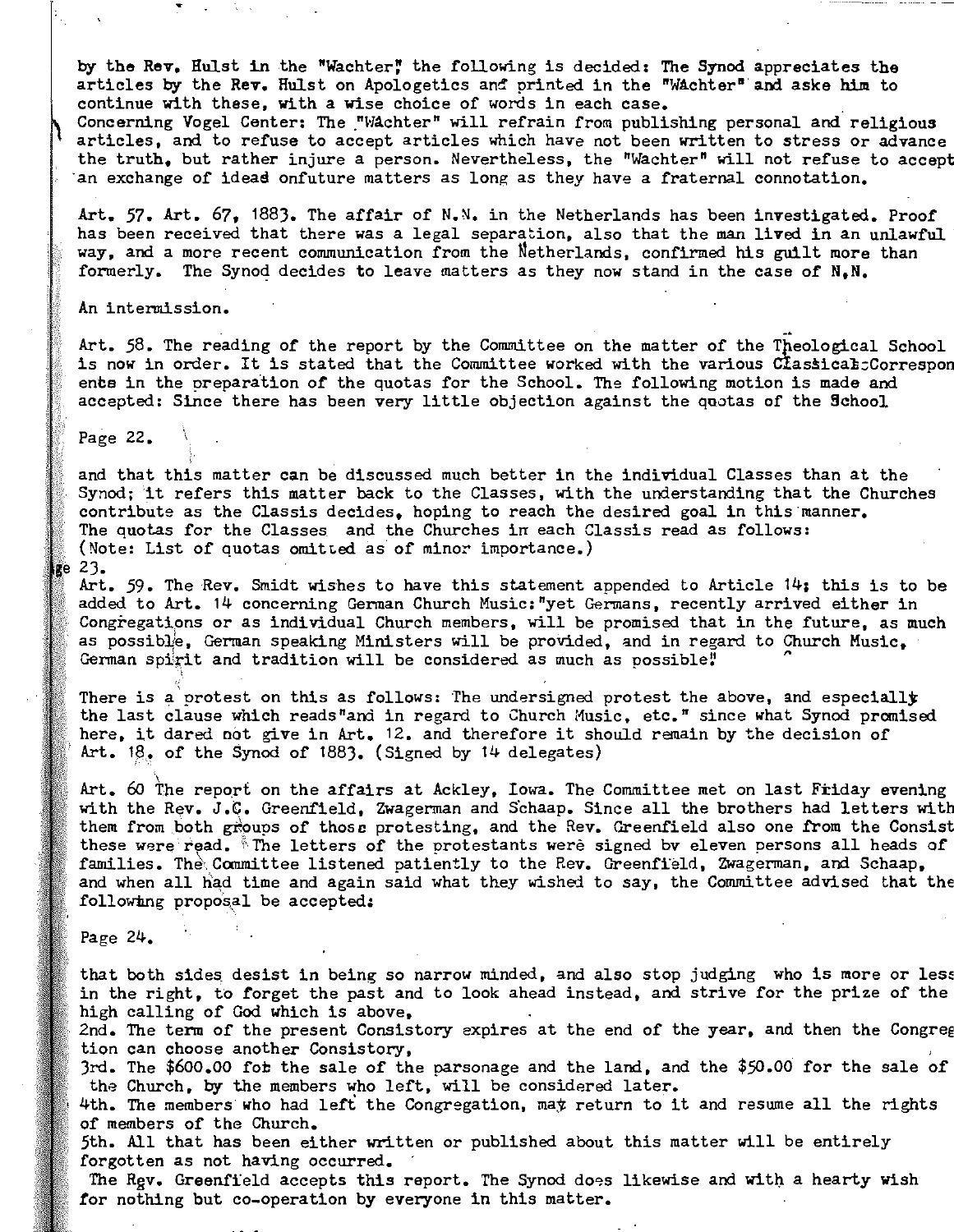$\sim$  , , , Art. 61. The Committee in connection with Art. 47 in the request of Rev. Coelingh reports: After reports and discussions on this matter, the Synod feels that it cannot grant the Reverend his request. But since the Reverend has asked to serve vacant Churches<br>the Synod will recommend him and will support him to the Amount of \$100.00 for one year, and that will be from the Home Mission fund. This will be a contribution for his work in vacant Congregations. The General Mission Committee will regulate matters.

 $\ast$  is the set of  $\mathbf{J}$  .

Art. 62. The synod comes to the choice of a second Professor, and at this, the Rev. Hemkes leaves the room. The President offers prayer before the voting takes place. There must be a two thirds majority in this and if this does not occur, the voting will be repeated. When the votes are counted, the results are as follows: Hemkes 35; Vos 18; Wielenga 13.

Page  $25.$  A resolution of , i.v.:  $25.$  . Now . If the  $r \neq r$ , and  $25.$  . The,  $15.$ 

A second vote gives the Rev. Hemkes,48 votes, and Candidate Vos, 18. After the Rev. Hemkes has expressed a word of appreciation to the Assembly, stating that he will consider the Call carefully, the Synod deems it necessary to appoint anialternate, should the Reverend decline, or be prevented by other unforeseen circumstances. Candidate Vos and WhelRev. Wielenga are considered as alternates, and the Rev. J.H.Vos motions to give the vote to the Rev. Wielenga.

Art.  $63.$  A Committee on transportation costs is chosen, after which the Synod adjourns.

The Session of Tuesday afternoon, June 17.

Devotions.

Art. 64. The Treasurer of the Foreign Mission Committee now reports. \$13.86 was reoeived for Bible distribution, whioh has been eent on to Mr. Muuse of Amsterdam, for the "Bibletent". Then a note amounting to *\$500.00* was sent to the Missionary Board *of* the Netherlands, and in October there<sub>z</sub> came a request for the payment of the note. This at that time amounted to  $$5.14.58$  and was sent on the Netherlands. A letter acknowledging the receipt of this was received with words of appreciation for the remittance. The question now is how the Committee is to proceed. A motion is made to send \$600.00 more to the Netherlands since the Board is very much in need of that amount. The balance in the Mission treasury at present is \$1346.69.

Page  $26.$ 

Art. 65. The Synod is informed that the Classical Mission Committees are formed, and that the 'general, Mission Committee has taken over the Books of the Treasurer as well as the monies from the former Mission Committee, by which act the Art. 47, 1883 is nullified The President expresses a word of appreciation to the 61d Committee for its faithfulness in the work lt has done.

Art. 66. The Mission Committee states that the monies needed by the Home Mission Committee which monies were given to Classis Iowa, have now been returned to the Gen. Missions  $Complitude.$ 

Art. 67. A matter is called to the attention of the Synod: Since the Rev. Hemkes is at present, the 'Editor of the "Wachter"and has now been appointed to a Professorship, and if heeaccepts the Call, it will be impossible for him to function as the Editor. and the question now is: What shall be done?

After this is discussed, it is decided to nominate four brothers for the task. After the vote was taken, the brothers L.J.Hulst, R.T.Kuiper, J.A.De Bruyn, H. v.d. Warp were chosen as editors. The {irst two mentioned brothers will receive a stipend of \$75.00 , each and the last two, *\$50.00* each.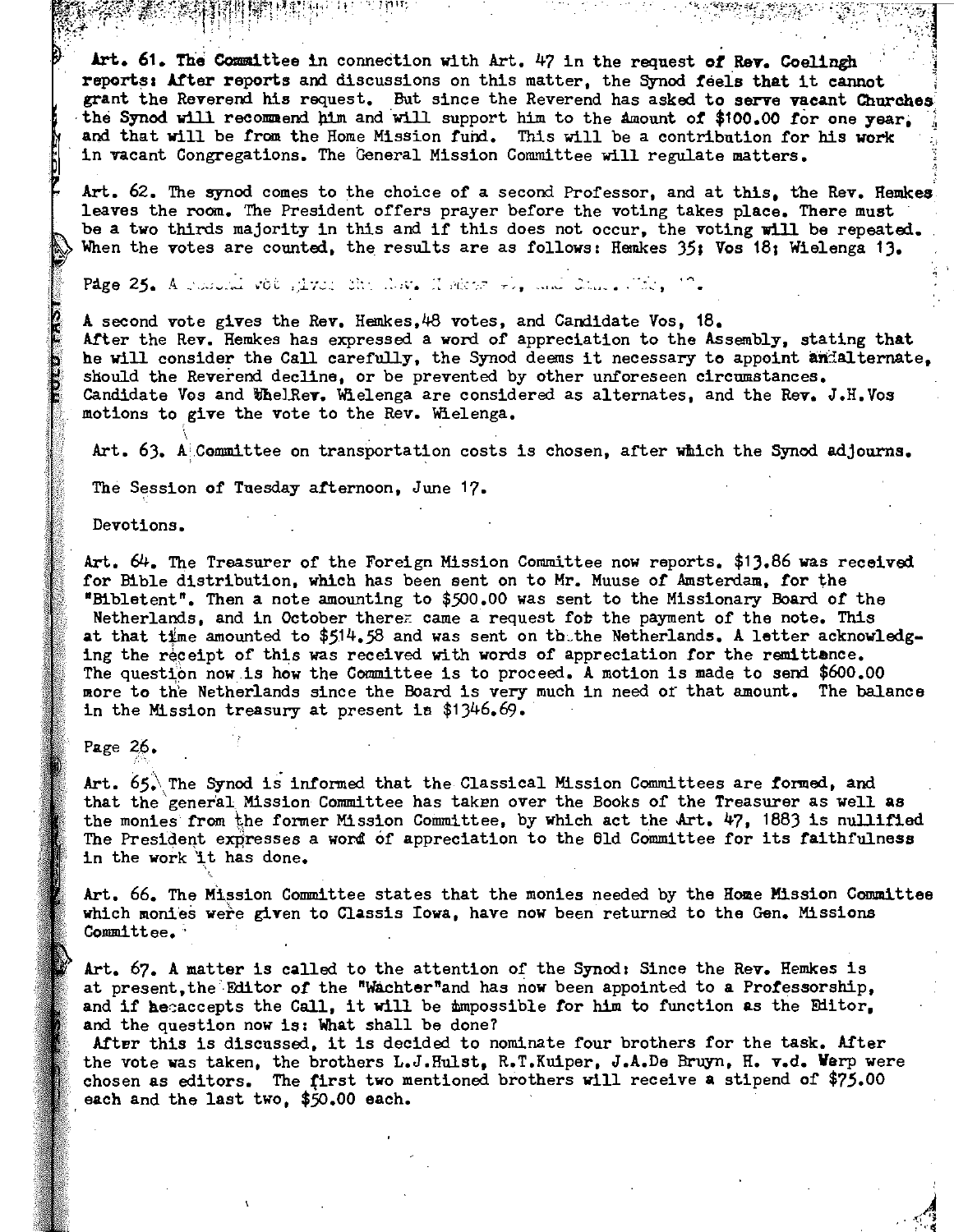. , . "" ." ... :~<.: .. ~.,.".'::, ': ' .. ~),.}"{,:"~',! Art. 68. The Classical Committee of Classis Iowa, at a recent meeting, (June<sup>3</sup>8) has come **to** the conclusion that there must be an end to the impossible situation .in which the Congregation at Orange City finds itself, in connection with its minister, the Rev. Stadt, and the minister in connection with the Congregation. The Committee advises that the Reverend be relieved of his duties as a Minister of the Church at Orange City. This is dis-'cussed and accepted by the Synod.

 $\mathbb{R}^{1,2}$  .  $\mathbb{R}^{1,2}$  .  $\mathbb{R}^{1,2}$  .  $\mathbb{R}^{1,2}$  .  $\mathbb{R}^{2,2}$  .  $\mathbb{R}^{2,2}$  .  $\mathbb{R}^{2,2}$  .  $\mathbb{R}^{2,2}$  .  $\mathbb{R}^{2,2}$  .  $\mathbb{R}^{2,2}$  .  $\mathbb{R}^{2,2}$  .  $\mathbb{R}^{2,2}$  .  $\mathbb{R}^{2,2}$  .  $\mathbb{R}^{2,2}$ 

Art.  $69$ . Seeing that the Rev. v.d. Werp has resigned his Curatorship, and that the Rev.  $\mathfrak{g}_{\mathfrak{m}}$ Hemkes will also resign, if he accepts his call, the Assembly now proceeds to choose two men to succeed them......

Page  $27$ . The Revs. J.A De Bruyn and J. Post are chosen. The question is, which one shall function as a Trustee? This matter is left to the Trustees to decide.

Art. 70. Enumerates the Treasurers of the various funds. *Of* no 'value in translation.

新特银字 1.1MBH

The Synod recalls the Emeritus Fund, and expresses a desire that the offerings for this fund be generous,' as it asks the Congregations'to recall Article 7 *of* the Synod of 1883, which see.

Art. 71. Since brother Gelock has functioned now for many years as the Treasurer of **various funds;**, and has always kept the records and books in excellent order, and since this neoessitated much time and labor on his part; it is decided to present the elder with a gift *of* no less than \$25.00 and no more than \$50.00 *for* his faithful work. A Committee will see that this is carried out.

Art. 72. The Rev. Hemkes is reappointed to the Synodical Committee. The Rev. Kuiper retires from this Committee the following year.

Art. 73. To improve the payments *for* the subscription of the "WAchter", the names *of* those who have paid their subscriptions will be published in the paper monthly.

Page 28.

,

This account shall also be kept in the Customer's Book.

Art. 74. The Congregation of Beaverdam asks the Synod if it may borrow the sum *of \$300.00*  from any Church fund with good security and interest, for a period of two or three years. A1lendafe requests the loan of \$700.00 with the same terms as those *of* Beaverdam. This is to be used for the building of a parsonage. These matters are referred to the Treasurer. since Synod cannot take up such matters.

Art. 75. The Rev.'Noordewier asks: Since the Church Visitors in Classis Hudson have used the same rules as those uned in the Netherlands, would it not be a good plan to put those same rules into practice here in our Churches? The Synodical Committee is mandated to review these rules, and if they can be approved, they are to be recommended to the various Classes. But there are some which are not applicable such as the one on"Klopscholen".

Note: The word "Klopscholen"is difficult when it comes to a translation of the word. Permit this explanation: Nuns would go about the homes in a village or town and knock on the doors and ask the parents if the children might come to the Nunneries for study, training and handwork, in this manner, no doubt, attempting to win them over to the Roman Catholic faith. --Translator.

Art. 76. The next session of the Synod will be held in Grand RApids On the second Wed. in June, 1886, (D.V.) with the same representation as at present. But should extra-ordinary circumstances necessitate a Session during the interim; the Synodical Committee in conjunction with the Curators, will have the right to convene the Synod in a special Session. The Rev. Greenfield closes this session with prayer.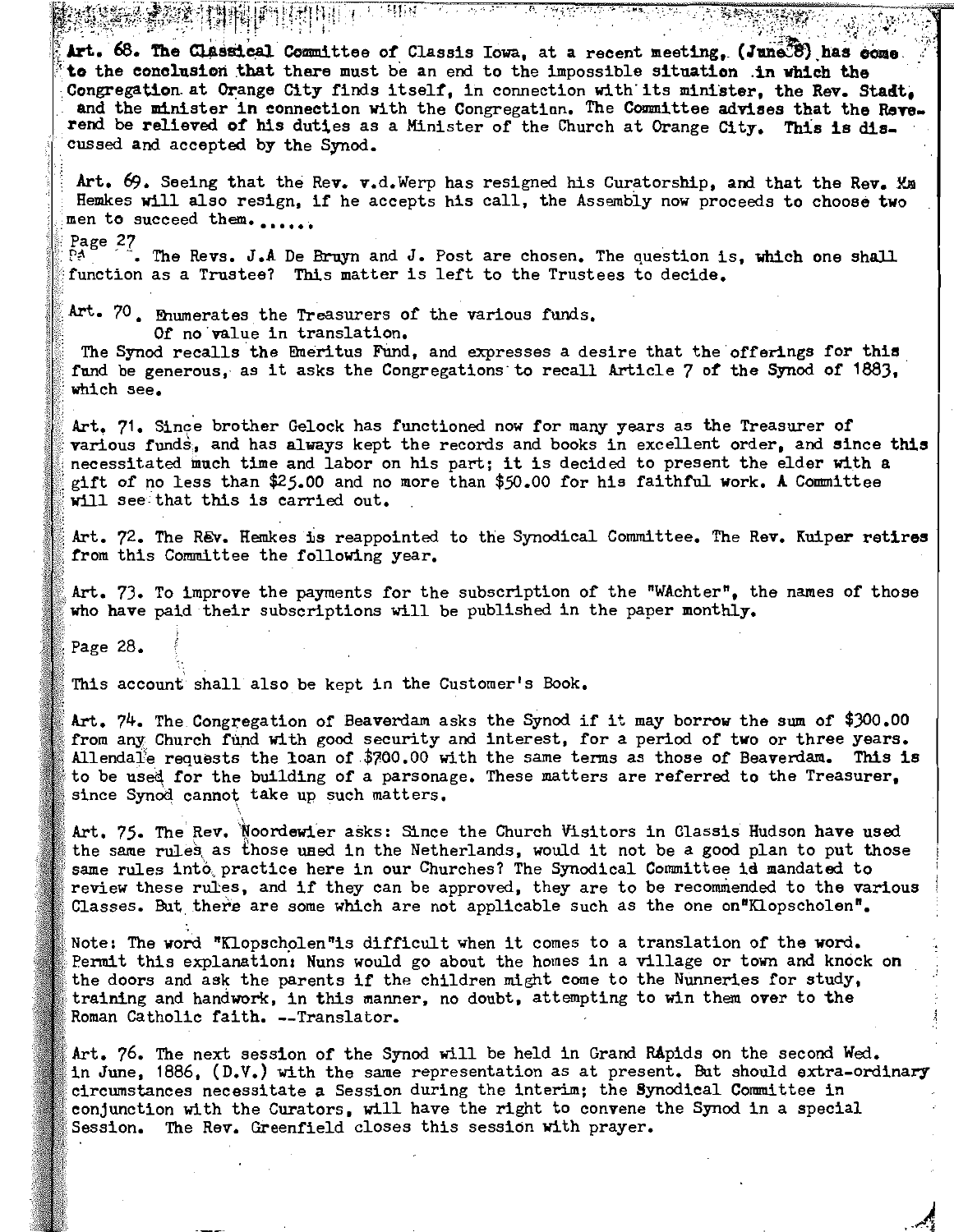An evening Session, the final one. Tuesday June 17.

Art. 78. The Minutes are read and accepted.

Art. 79. The quotas for the Theoligical School are to be published in the "Wachter" and that right soon.

 $\overline{\phantom{a}}$ 

Art. 80. Since it might prove embarrassing to have two "ditors of the "Wachter" functioning at the same time, the Synod suggests that one may resign if he so wishes....

PAge 29

•

but the Synod leaves this to the brochers to decide.

Art. 81. The delegates to the T.R.P.D. Church are the Rev. **E.v.d. Vries and Elder Beeuwkes** It is brot to mind that the brothers of this Church have expresses a desire to join with our Church. The brothers delegates are to keep this in mind and give it serious thought, and to report at the next Synod, while keeping in touch with the Synodical Committee.

Art. 82. The REv. J.H.Vos will express the appreciation of the Synod to the Spring St. Congrega tion. for acting as hosts to the delegates, for both food and lodging and for the the affection shown them during the Sessions.

Art.  $83.$ The Synod also expresses its appreciation to the Editor of the "Standard" for the interest shown in the publication of the Acts and doings of the for the bebefit of its readers, (altho there were some inaccuracies)

Art. 84. Since all the work has been completed, the President now addresses the Assembly. The delegates need not look for a learned discourse, my Brothers, rather just a word from the heart. I have thanked the brothers for the honor bestmwed upon me when I undertook .this task, but I paid dearly for this, and I ask to be forgiven for the many failings. Intentionally, I have offended no one; should anyone think so, may I be forgiven7 Now you wish me to censure those who have left the Sessions before it adjourned. This is most difficult as I feel guilty for my shortcomings also. Let the delinquents ask for forgiveness. Let Him make right what is wrong and let him make each one to understand that he must' carry out his mission in a proper way.

The Rev. Rietdijk, the Vice President, thanks the President in the name of the Synod stating that the Assembly also remembers its failings, if it has made the task of the President difficult, and the Synod thanks the President for his zeal and long suffering, and above is thankful to the Lord who has given him the strength to carry on. Much can happen to the delegates before the next session opens, many can be removed from this . existence. The Lord bless you as the years advance in all your tasks, may he prolong your days, so that we may meet again. Thus the Lord be with you, with the Church, with our School and its professors, and with all believers thruout the world.

with the best wishes and with a prayer the President ends the Sessions with thanksgiving. Signed: The Revs. Hulst. Rietdijk, Hemkes, Noordewier.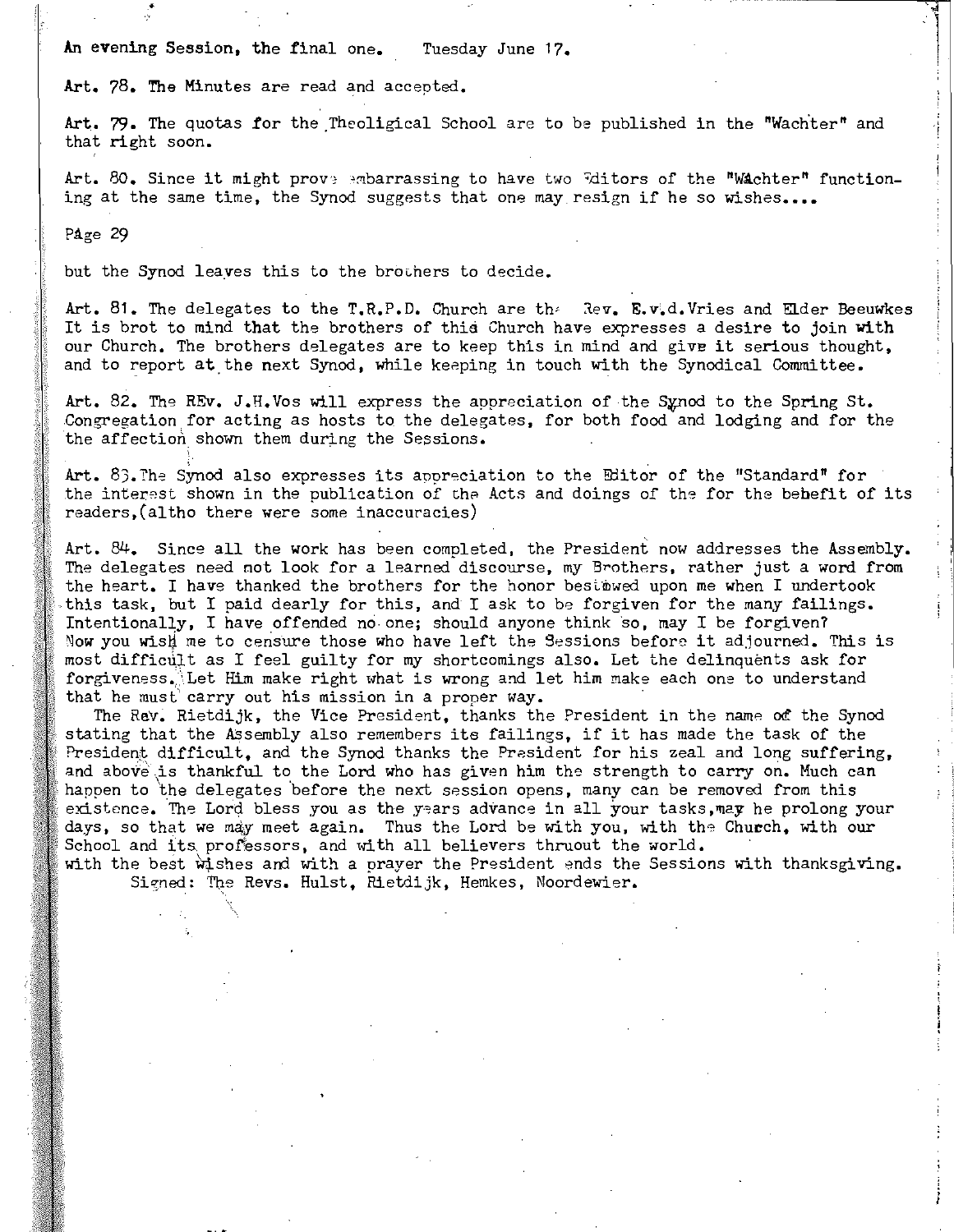Page **30.** 

### Supplement I

The Report of the Synodical Committee to the Synod of the H.C.R.Church, Meeting in Grand Rapids, on June 11, 1884.

Beloved Brothers in the Lord:

According to a decision of your honorable Assembly of 1883, in regard to English services by the Brothers of the True Reformed Protestant Dutch Church in the East, **Art.** 62, Synod of 1883, which reads as follows:

Our Synod of 1883 recalls a point which it was impossible for them to discuss previously, namely the preaching in our Community in the Inglish language. In a more complete review of this matter, it expresses its interest in your offer, and the Synod would be glad to see that you, in conjunction with the Grand Rasids Churches, could fulfill this request. Your Committee has this decision and it requests this of your Assembly, with letters accompaining it to those interested brothers, in the hope that this request can now be followed up by you.

We however received a reply from the brothers along this line, dealing uspecially with this matter:

The Rev~ De Baum was present at your Sessions in 1882 and assured you at that time that they were ready to accept the invitation, to preach in Grand Rapids and its environs in tne Snglish language. Then it was not conSidered necessary to preach in the English language as yet. The Rev. De Baum suggested that by postponing this, it might becom~ too late to do anything. And now, in 1883, it is too late. We have since received a request to preach in northern New York. We are now laboring there and a large field has opened up for us.

In addition to this, we cannot see how mission work in that vicinity can be accomplished. It would be necessary for us to send some one. Sending one of our Candidates would be out of the question for so weighty a metter, It would be a task for one of our ministers to carry out. And we could not expect them to be absent from their Congregations for more than two weeks. Transportation costs to Grand Rapids would be \$45.00, this is not excessive.', Then another personwould go, and another \$45.00. We would be doing this for a year. Noh do I think that our Ministers would have peace of mind, by engaging in a task with so much uncertainty, leaving their families, and not knowing where to go nor what to expect

The question of Music must be considered. The song books which we use at present are out of print. To use the Reformed song book with seven hundred hymns is not desirable. The United Presbyterian Hymn Books are mnknown to us.....  $\ddot{\phantom{0}}$ 

 $P_{\frac{area}{2}}$  31.

and they are, furthermore, not authorized by our Classis. Singing Holland Psalms is impossible for our Ministers.<br>Then, also, our Boothers here do not consider preaching in your locality as

Mission work by their Church, because they are not asked to preach in an area where there in no Evangelical preaching, or where there are Churches preaching false doctrines.

Church union was also desired with us. Acknowledging each others attestations, exchanging pulpits and an open Communion, do not seem to be sufficient grounds for union to them.

The  $\mathbb{R}^{\mathbb{Z}}$ v. De Baum desired to attend your Sessions, but illness prevented him from doing so, as We were informed by the brothers in Paterson.

A communication was also received from the Consistory of South Holland, on Sept. 5. another on Nov. 12, 1883, and still another on Jan. 1,  $1884$ , in which the consistory returns to a Protest - submitted by Classis Holland earlier - in regard to the matter of the Rev, Fles, the present minister of the Holland Christian Reformed Church in Zeeland. The REv. Fles has given this Classis satisfaction, and in connection with this it was written in the name of the Classis and sent to South Holland, namely that the Rev. Fles, on the the question of Eschatology in his published question book, retracted this as being contrary to the Doctrines of the Reformed Church.